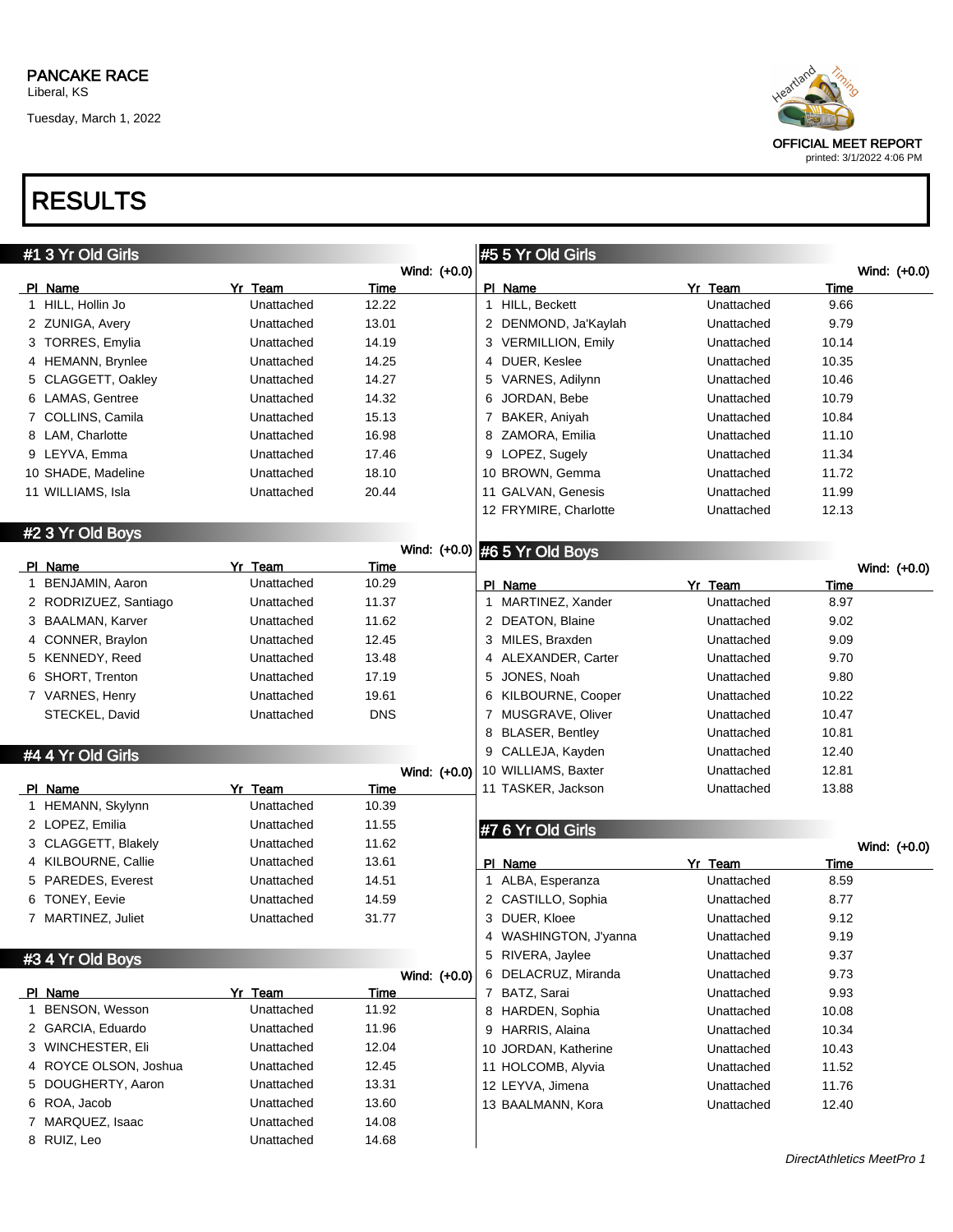Tuesday, March 1, 2022



## RESULTS

|   | #8 6 Yr Old Boys      |            |                      |   | #11 8 Yr Old Girls             |            |       |              |
|---|-----------------------|------------|----------------------|---|--------------------------------|------------|-------|--------------|
|   | PI Name               | Yr Team    | Wind: (+0.0)<br>Time |   | PI Name                        | Yr Team    | Time  | Wind: (+0.0) |
|   | 1 COLLINS, Cassius    | Unattached | 7.88                 |   | 1 GUERRERO, Sophia             | Unattached | 10.97 |              |
|   | 2 MARTINEZ, Noah      | Unattached | 8.25                 |   | 2 KILBOURNE, Layla             | Unattached | 11.85 |              |
|   | 3 TONEY, Bentley      | Unattached | 8.98                 |   | 3 DREITZ, Kaitlynn             | Unattached | 11.97 |              |
|   | 4 GREEN, Josiah       | Unattached | 9.00                 |   | 4 ROMERO, Zoey                 | Unattached | 12.39 |              |
|   | 5 VEGA, Isaiah        | Unattached | 9.08                 |   | 5 VARNES, Emmie                | Unattached | 13.19 |              |
|   | JORDAN, Ares          | Unattached | 9.46                 | 6 | TARANGO, Camilla               | Unattached | 13.27 |              |
|   | 7 SMITH, Anthony      | Unattached | 9.70                 | 7 | <b>BURCIAGA, Mckynzee</b>      | Unattached | 13.31 |              |
|   | 8 BURTON, Creed       | Unattached | 9.75                 | 8 | ROTOLO, Emmaleigh              | Unattached | 13.94 |              |
|   | 9 CONTRERAS, Anthony  | Unattached | 9.76                 | 9 | SHORT, McKenna                 | Unattached | 14.28 |              |
|   | 10 DINH, Cooper       | Unattached | 10.12                |   | 10 SHORT, Peyton               | Unattached | 14.66 |              |
|   | 11 DELGUDO, Ismael    | Unattached | 10.31                |   | 11 GANDORA, Sofia              | Unattached | 14.95 |              |
|   | 12 SMITH, Benjamin    | Unattached | 10.45                |   | 12 CHAVEZ, Kimberly            | Unattached | 15.40 |              |
|   | 13 MENDOZA, Vincent   | Unattached | 11.81                |   | 13 AUSTIN, Gabriella           | Unattached | 15.45 |              |
|   |                       |            |                      |   | 14 MENDOZA, Sonia              | Unattached | 16.50 |              |
|   |                       |            |                      |   |                                |            |       |              |
|   | #9 7 Yr Old Girls     |            |                      |   | Wind: (+0.0) #12 8 Yr Old Boys |            |       |              |
|   | PI Name               | Yr Team    | Time                 |   |                                |            |       | Wind: (+0.0) |
|   | 1 TORRES, Sofia       | Unattached | 12.64                |   | PI Name                        | Yr Team    | Time  |              |
|   | 2 MUSGRAVE, Elliott   | Unattached | 13.34                |   | 1 DUER, Konner                 | Unattached | 12.50 |              |
|   | 3 ALFARO, Alina       | Unattached | 13.45                |   | 2 MCLANE, Kage                 | Unattached | 12.52 |              |
|   | 4 CALLEJA, Miah       | Unattached | 13.87                |   | 3 HARRIS, lan                  | Unattached | 13.99 |              |
| 5 | JENKINS, Alexis       | Unattached | 13.89                |   | 4 ROSE, Axl                    | Unattached | 14.26 |              |
|   | 6 WASHINGTON, Janiece | Unattached | 14.40                |   |                                |            |       |              |
|   | 7 BORUNDA, Camila     | Unattached | 14.43                |   | #13 9 Yr Old Girls             |            |       |              |
|   | 8 DENMOND, Kaliyah    | Unattached | 14.91                |   |                                |            |       | Wind: (+0.0) |
|   | 9 WINCHESTER, Lyla    | Unattached | 14.95                |   | PI_Name                        | Yr Team    | Time  |              |
|   | 10 BROWN, Lilah       | Unattached | 14.97                | 1 | PUGH, Joyful                   | Unattached | 11.74 |              |
|   | 11 KENNEDY, Laken     | Unattached | 15.01                |   | 2 QUINT, Gentry                | Unattached | 12.57 |              |
|   | 12 OLSON, Arianna     | Unattached | 15.25                |   | 3 ACEVEDO, Alena               | Unattached | 12.68 |              |
|   |                       |            |                      | 4 | DELGADO, Madelyn               | Unattached | 13.02 |              |
|   | #10 7 Yr Old Boys     |            |                      | 5 | WHITAKER, Susanna              | Unattached | 13.62 |              |
|   |                       |            | Wind: (+0.0)         |   | 6 ROSE, Farrah                 | Unattached | 14.11 |              |
|   | PI Name               | Yr Team    | <b>Time</b>          |   | 7 ZAMORA, Liliana              | Unattached | 14.26 |              |
|   | 1 POTTER, Izaiah      | Unattached | 12.84                |   | DELGADO TORRES, Maya           | Unattached | 14.29 |              |
|   | 2 ROBERTSON, Jeremiah | Unattached | 13.68                |   | 9 KINSINGER, Liberty           | Unattached | 14.65 |              |
|   | 3 CONTRERAS, Jaziel   | Unattached | 14.11                |   | 10 RUIZ, Hailey                | Unattached | 15.39 |              |
|   | 4 KNUDSEN, Kye        | Unattached | 14.20                |   | 11 CASTILLO, Sophia            | Unattached | 16.66 |              |
|   | 5 MEDINA, Lukah       | Unattached | 14.54                |   |                                |            |       |              |
|   | 6 KILBOURNE, Levi     | Unattached | 14.61                |   | #14 9 Yr Old Boys              |            |       |              |
|   | 7 CASTILLO, Manny     | Unattached | 15.02                |   |                                |            |       | Wind: (+0.0) |
|   | 8 LEY, lan            | Unattached | 15.28                |   | PI Name                        | Yr Team    | Time  |              |
|   | 9 ROA, Abraham        | Unattached | 15.50                |   | 1 CARDOZA, William             | Unattached | 8.08  |              |
|   | 10 HOLCOMB, lan       | Unattached | 15.92                |   | 2 GOMEZ, Elijah                | Unattached | 8.58  |              |
|   |                       |            |                      |   | 3 ORRAUTIA, Luis               | Unattached | 8.94  |              |
|   |                       |            |                      |   | 4 NIEBLAS, Caleb               | Unattached | 9.04  |              |

BATZ, Caleb Unattached 10.60

DirectAthletics MeetPro 2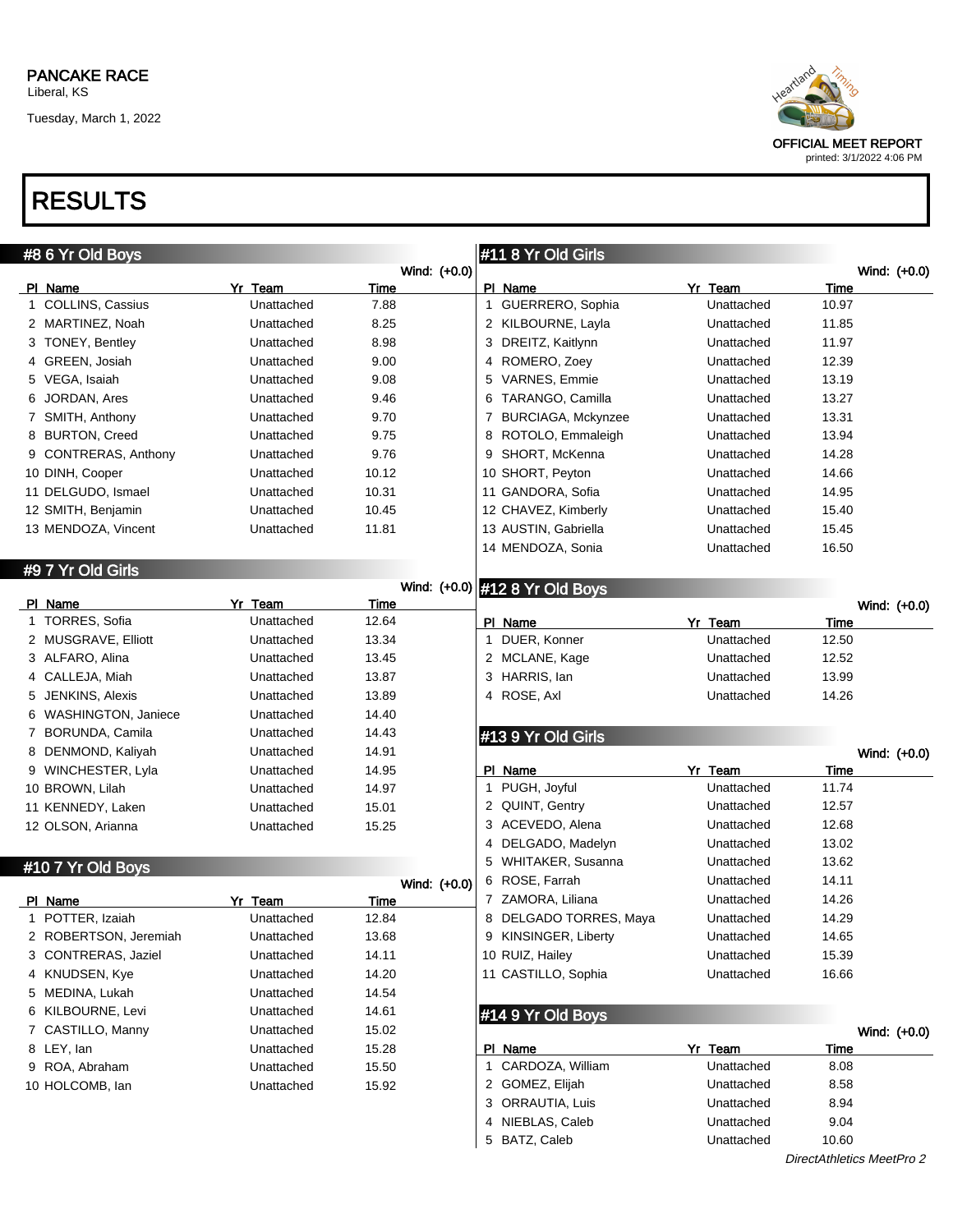Liberal, KS

Tuesday, March 1, 2022



## RESULTS

| #15 10 Yr Old Girls   |            |             |              | #21 13-15 Yr Old Girls          |            |              |  |
|-----------------------|------------|-------------|--------------|---------------------------------|------------|--------------|--|
|                       |            |             | Wind: (+0.0) |                                 |            | Wind: (+0.0) |  |
| PI Name               | Yr Team    | Time        |              | PI Name                         | Yr Team    | Time         |  |
| 1 CARROLL, Courtney   | Unattached | 11.25       |              | 1 FIZGERALD, Bentley            | Unattached | 9.99         |  |
| 2 BROWN, Zoe          | Unattached | 11.64       |              | 2 ZUNIGA, Jaanavee              | Unattached | 10.74        |  |
| 3 GONZALEZ, Sakae     | Unattached | 11.73       |              | 3 HARRIS, Addie                 | Unattached | 11.35        |  |
| 4 HERONEMUS, Cassicli | Unattached | 12.01       |              | WARD, Emmalee<br>4              | Unattached | 13.94        |  |
| 5 GALLEGOS, Summer    | Unattached | 12.37       |              | QUINT, Brooklyn<br>5            | Unattached | 20.69        |  |
| 6 BENSON, McKaela     | Unattached | 13.57       |              |                                 |            |              |  |
| 7 PETERSON, Aubree    | Unattached | 15.57       |              | #22 13-15 Yr Old Boys           |            |              |  |
|                       |            |             |              |                                 |            | Wind: (+0.0) |  |
| #16 10 Yr Old Boys    |            |             |              | PI Name                         | Yr Team    | Time         |  |
|                       |            |             | Wind: (+0.0) | 1 SCHWINDT, Alex                | Unattached | 8.86         |  |
| PI Name               | Yr Team    | <b>Time</b> |              | 2 MCNABB, Landen                | Unattached | 9.16         |  |
| 1 BAEZA, Eric         | Unattached | 10.77       |              | 3 DUQUE, Aron                   | Unattached | 9.54         |  |
| 2 GAMEROS, luis       | Unattached | 10.80       |              | 4 HERONEMUS, Jayden             | Unattached | 9.81         |  |
| 3 ROGERTSON, Josh     | Unattached | 11.41       |              | 5 ORRANTIA, Julian              | Unattached | 10.25        |  |
| 4 CEDILLO, Jaxton     | Unattached | 11.65       |              | 6 BROWN, Quinn                  | Unattached | 10.52        |  |
| 5 HOLCOMB, Elias      | Unattached | 11.75       |              |                                 |            |              |  |
| 6 CASTILLO, Leonardo  | Unattached | 11.91       |              | #23 16-18 Yr Old Girls          |            |              |  |
| 7 MEDINA, Beckett     | Unattached | 12.35       |              |                                 |            | Wind: (+0.0) |  |
|                       |            |             |              | PI Name                         | Yr Team    | Time         |  |
| #17 11 Yr Old Girls   |            |             |              | 1 BOLIVAR, Pamela               | Unattached | 10.59        |  |
|                       |            |             | Wind: (+0.0) |                                 |            |              |  |
| PI Name               | Yr Team    | Time        |              | #24 16-18 Yr Old Boys           |            |              |  |
|                       |            |             |              |                                 |            |              |  |
| 1 ORRAUTIA, Genesis   | Unattached | 11.68       |              |                                 |            | Wind: (+0.0) |  |
| 2 VEGA, Dianiley      | Unattached | 11.97       |              | PI Name                         | Yr Team    | Time         |  |
|                       |            |             |              | SCHWINDT, Aidan<br>$\mathbf{1}$ | Unattached | 9.03         |  |
| #18 11 Yr Old Boys    |            |             |              | 2 HERONEMUS, Camron             | Unattached | 9.54         |  |
|                       |            |             | Wind: (+0.0) |                                 |            |              |  |
| PI Name               | Yr Team    | Time        |              | #27 Women's International       |            |              |  |
| 1 BAEZA, Izael        | Unattached | 11.50       |              |                                 |            | Wind: (+0.0) |  |
| 2 MACY, Chance        | Unattached | 13.67       |              | PI Name                         | Yr Team    | <b>Time</b>  |  |
|                       |            |             |              | 1 HAY, Whitney                  | Unattached | 1:07.45      |  |
| #19 12 Yr Old Girls   |            |             |              | 2 SULLENGER, Istbelle           | Unattached | 1:09.56      |  |
|                       |            |             | Wind: (+0.0) | 3 ALBA, maria                   | Unattached | 1:11.83      |  |
| PI Name               | Yr Team    | <b>Time</b> |              | 4 WHITAKER, Amy                 | Unattached | 1:19.70      |  |
| 1 MARTINEZ, Yazlene   | Unattached | 10.07       |              | 5 VAZUEZ, Janeth                | Unattached | 1:21.72      |  |
| 2 DAISEY, Perez       |            | 10.72       |              | 6 BIGGS, Margarita              | Unattached | 1:22.03      |  |
| 3 GANDORA, Valeria    | Unattached | 11.45       |              | 7 KNUDSEN, Montana              | Unattached | 1:22.61      |  |
|                       |            |             |              | 8 STECKEL, Kim                  | Unattached | 1:23.57      |  |
| #20 12 Yr Old Boys    |            |             |              | 9 DEATON, Mileah                | Unattached | 1:23.61      |  |
|                       |            |             | Wind: (+0.0) | 10 STECKEL, Marcala             | Unattached | 1:24.55      |  |
| PI Name               | Yr Team    | Time        |              | 11 LAMAS, Melanie               | Unattached | 1:27.15      |  |
| 1 FITZGERALD, Landry  | Unattached | 9.76        |              | 12 BARNETT, Tessy               | Unattached | 1:29.61      |  |
|                       |            |             |              | 13 KNUDSEN, Mikayla             | Unattached | 1:42.87      |  |
|                       |            |             |              | 14 MICHALAN, Bridget            | Unattached | 1:45.34      |  |
|                       |            |             |              | 15 HOUGARD, Nicole              | Unattached | 2:01.03      |  |